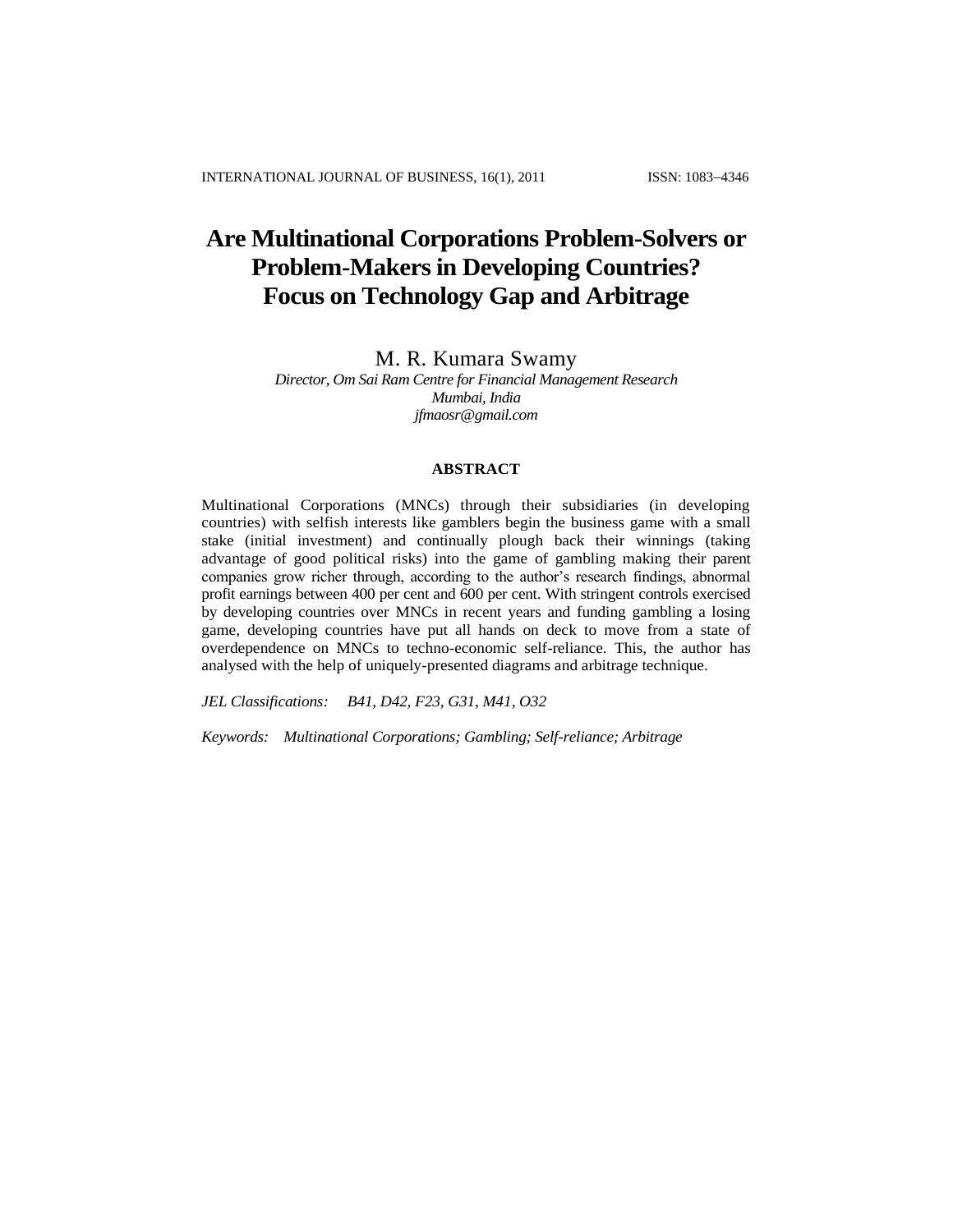## **I. INTRODUCTION**

The emergence of the Organization of Petroleum Exporting Countries (O.P.E.C.), with its oil weapon, especially after the Tehran Agreement of 1973, as a strong spokesman of the developing countries and asserting their control over operating MNCs led the world organizations like U.N., O.E. C.D., and MNCs to formulate code of conduct for multinational corporations (MNCs) who are *problem-makers, heavy risk-bearers,* and who, as a compensation for bearing perceived risks, engage in tricky and speculative business dealings in order to earn abnormal profits through the techniques of transfer pricing, overinvoicing, subcontracting, dumping of sophisticated technology without supporting local technical manpower, etc. leading to temporary upswing in the stock market inducing investors to part with  $M_1$  (liquid cash) to buy MNC-induced stocks  $(M_2)$ and creating temporary boom with every possibility of a surging stagflation.

What is a multinational corporation (MNC)? In simple language a multinational corporation is a company that has registered in different robes in more than one country. *It may as well be asked why companies which may have been doing so well in their countries take the trouble to go beyond their territorial boundaries to invest in other countries?* The fact is that these companies have not only over-grown in terms of capacity but have overcapitalized such that their earnings are not large enough to yield a fair return on the amount of capital employed. But where the companies concerned are making abnormal profits, the governments normally step in with legislations that either reduce their activities or drastically tax their abnormal profits. In order to avoid the above problems, such companies look for alternative areas where they can invest their excess funds without restrictions. With their yawning desire for industrialization, the developing countries very readily welcome them - often to their own detriment. When the MNCs come in their industrialization guise, they normally come with men, materials, capital and technology they would need. Where they employ the indigenes of the host country, it is either as laborers" or they are given such positions that will not expose them to the business tricks.

## **II. MNCs EARN ABNORMAL PROFITS (400% to 600%)**

Research studies have confirmed that multinational corporations (MNCs) parented in developed industrialized countries, through their subsidiaries (in developing countries), with selfish interests like gamblers, begin the game with a small stake (initial investment) and continually plough back their winnings (taking advantage of good political risks) into the game of gambling making the parent MNCs grow richer through abnormal profit earnings of anywhere between 400 per cent and 600 per cent on one hand; and, on the other hand, the developing countries, acting as gambling dens with MNC-supported management consultancy-cum-financed expensive loans (like Euro-dollar), tied project aid, etc. and through transfer of sophisticated and inappropriate technology from the industrialized countries - all in the name of so-called economic development - would continue to remain in a state of volatile-cum-inorganic development path causing techno-economic backwardness from a long-run point of view.

With stringent controls exercised over MNCs in recent years, developing countries have put all hands on deck to move from a state of overdependence on MNCs to techno-economic self-reliance and the MNCs, finding gambling a losing game in developing countries, have engaged in employing techno-management techniques (like transfer of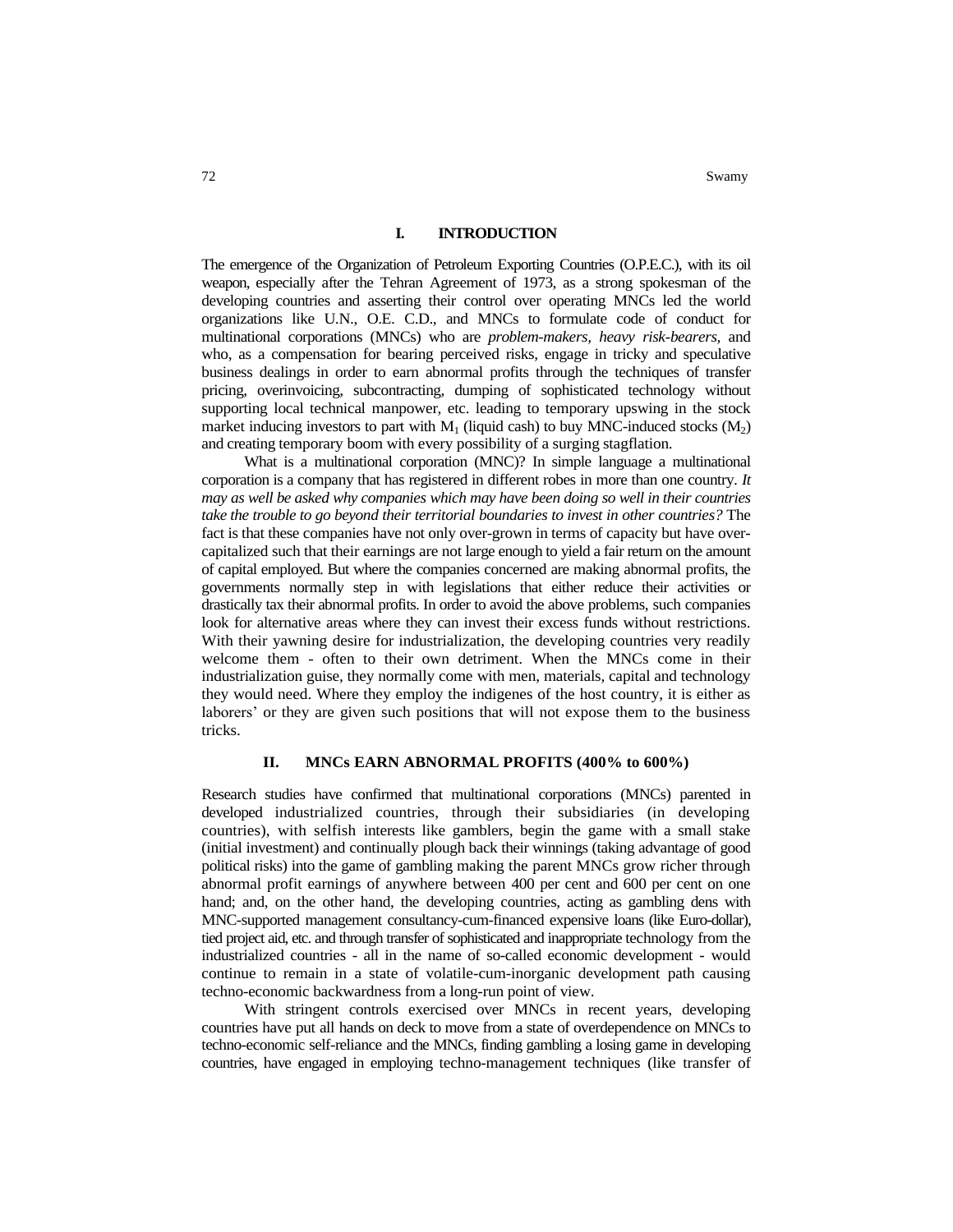highly priced-cum-most sophisticated and appropriate technology on one hand) and, forcing MNC-controlled developing countries to maintain very high and unrealistic-not functionally related to economic development-exchange values for their currencies which, in the words of Swamy (2003), proves a doom to the developing countries and a boom to the MNCs (for facilitating continual abnormal profit repatriation) to strength their monopoly power as explained below:

*"Hi-tech manufacture*/production -, may lead to *negative cash flows* -, induces risk capital and prompts MNCs to -, *underutilize productive capacity* and -, engage in arbitrage and earn abnormal profits of anywhere between 400 per cent and 600 per cent profits -, *proves a boom to MNCs-parented in developed countries and a doom to MNC-controlled developing countries* -, leading to development tension via *technological backwardness* (Swamy, 2003)."

MNCs as problem solvers, by taking advantage of good political risks in developing countries, induce foreign investment by developed countries like the U.S.A. with restrictions imposed on the developing countries regarding the use of patents, trade-related measures, etc. and compel the developing countries to dance to the tune set by the industrialized countries.

## **III. SUPER 301/PROVISIONS: U.S.A.**

According to the U.S. Trade Representative, Americans who engage in international trade are very concerned about the harm to U.S. trading interests that results from the lack of adequate and effective protection of intellectual property rights in many foreign markets. U.S. businesses are losing money but more importantly, the U.S. economy is losing the competitive edge gained from research and development, innovation and creativity. As a nation, the U.S. simply cannot afford it (USTR, 1989; USIS, 1989; Cohen, 1989).

The share of U.S. exports, made up of articles that rely heavily on intellectual property protection (chemicals, pharmaceuticals, computers, software, movies, sound recordings, books, scientific equipment, etc.,) has risen astronomically in the postwar period. For example, U.S. companies experienced worldwide losses estimated to \$43,000 million to \$61,000 million in 1986 due to inadequate and ineffective intellectual property protection. U.S. trade policy objectives evolved in the first half of the 1980s to expand their negotiating mandate on intellectual property.

An entirely new provision – *a watered-down version of the Gephardt Amendment, Super 301* – is a direct result of common belief that U.S. business is not getting a fair deal in many parts of the world : it is not a punitive device, but is a leverage to open markets : *Super 301* provides general retaliatory authority in cases where foreign practices burden or discriminate against U.S. commerce and the 1993 *trade policy of the U.S. designates Super 301 as an important tool for opening foreign markets*.

# **IV. HOW DO MNCS OPERATIONS IN DEVELOPING COUNTRIES CREATE FINANCIAL WASTE? CASE STUDY**

Swamy"s (1978) research findings based on his incisive observation of the economic activities of MNCs in developing countries for several years have revealed that, every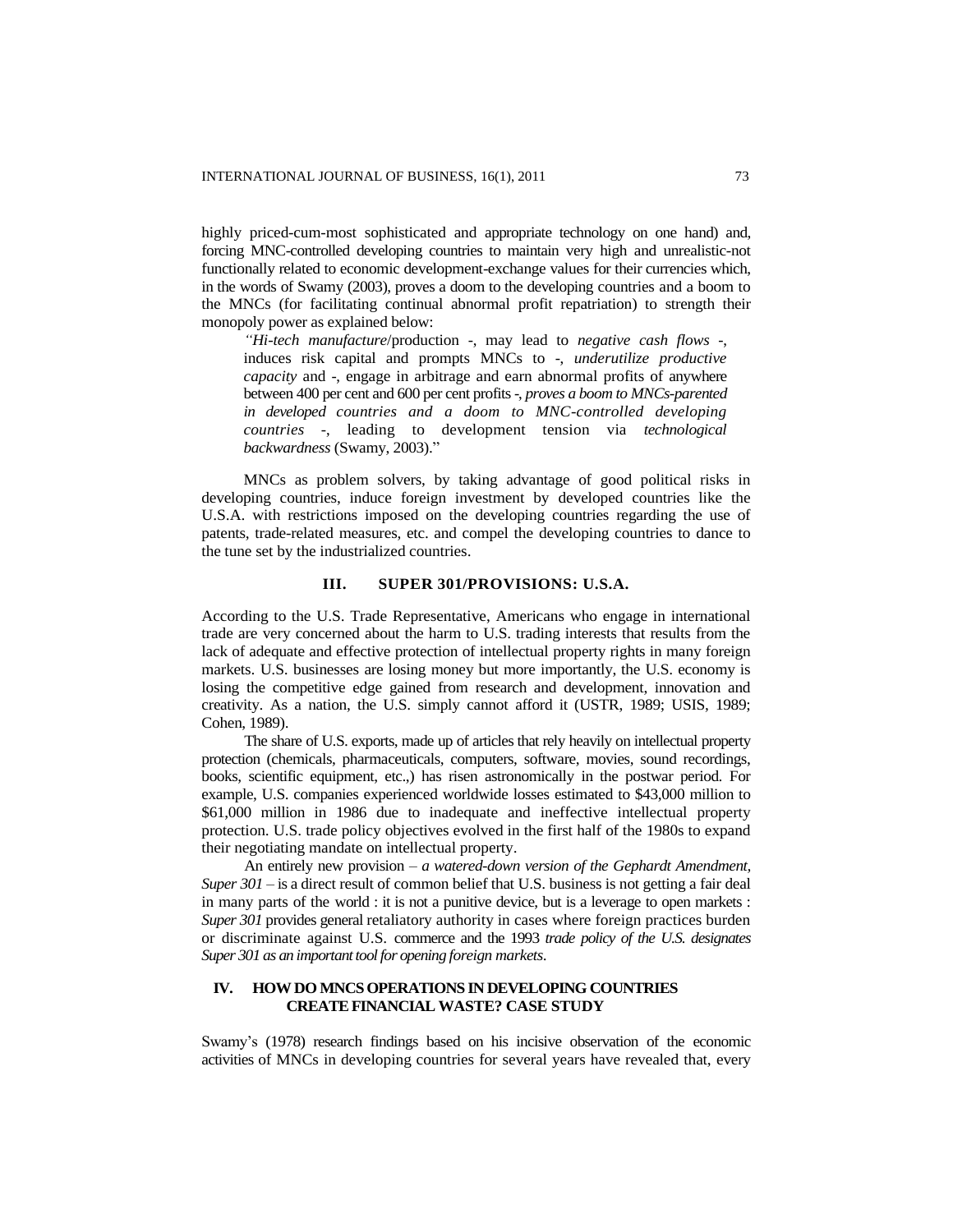multinational company at one source, say A aims at making about 200 per cent profit, another 200 per cent at, another source, say as its subsidiary, and another 200 per cent, at, yet another source, C as its sub-subsidiary on capital employed. (Swamy, 1978; Okereke, 1982).

If one takes stock of the number of MNCs operating in Nigeria, as an illustration, one will shudder at the amount of money that leaves the country every year in the name of profits. The repatriation of these profits normally puts the host country into perennial balance of payments difficulties. If we take *Volkswagen of Nigeria as a practical example* of a operating MNC in Nigeria (based on events in the mid-1980s), we will discover that Nigeria does not manufacture Volkswagen cars but only assemble parts imported from Brazil (South America). A little enquiry further will reveal that the Brazilian Volkswagen Corporation is an investment of the parent company based in Germany, viz., Volkswagenwerk (Europe). It is still worthy to note that one of the major distributors of Volkswagen cars in Nigeria is J. Allen - - a British firm - - which does not manufacture cars but only serve as a distributor/sales representative. A look at the world map reveals that Nigeria is nearer to Germany than to the U. K., and Brazil. What then is the rationale behind Nigeria going to Germany via Brazil and with a stopover in U.K. - - all in the name of economic development through the gimmick foreign investment? It is anybody"s guess!! If Nigeria wants to enter into trade and investment relations with another country for the distribution of Volkswagen cars, it would not only be more economical in distance, but it would be financially prudent to go straight to the home land of Volkswagen, i.e., Germany.

If we then apply Swamy"s (1978) theorem to this situation, we will derive the following financial data for the parent company"s operations through its network of subsidiaries and sub- subsidiaries in Nigeria. The calculations show that the cost of a Volkswagen car of N 300 (at 1978 prices) plus profit of N 3,096 is forced down the pocket of unwary Nigerian consumer. The 600 per cent profit on foreign investment is siphoned out of the country every year through so many unethical avenues without any person raising much of an eyebrow. It should as well be noted that the 600 per cent capital profit does not include the escalated cost of imported machinery and the exorbitant salary and perquisites of their personnel.

Thus, the repatriation of 600 per cent profit on foreign investment which leaves Nigeria year after year to the U.K., Brazil and Germany is wasteful and should by all means be checked. Time is over-due for Nigerians to eliminate the chain of foreign middlemen in her path towards economic development processes. At this point the words of Adam Smith are pertinent to quote:

"The quantity and value of the land which any man possesses can never be a secret, and can always be ascertained with great exactness. But the whole amount of the capital stock which he possesses is almost always a secret, and can scarce ever be ascertained with tolerable exactness. It is liable, besides, to almost continual variations. The proprietor of stock is properly a citizen of the world, and is not necessarily attached to any particular country. He would be apt to abandon the country in which he was exposed to a vexatious inquisition, in order to be assessed to a burdensome tax, and would remove his stock to some other country where he could either carry on his business, or enjoy his fortune more at his ease. But removing his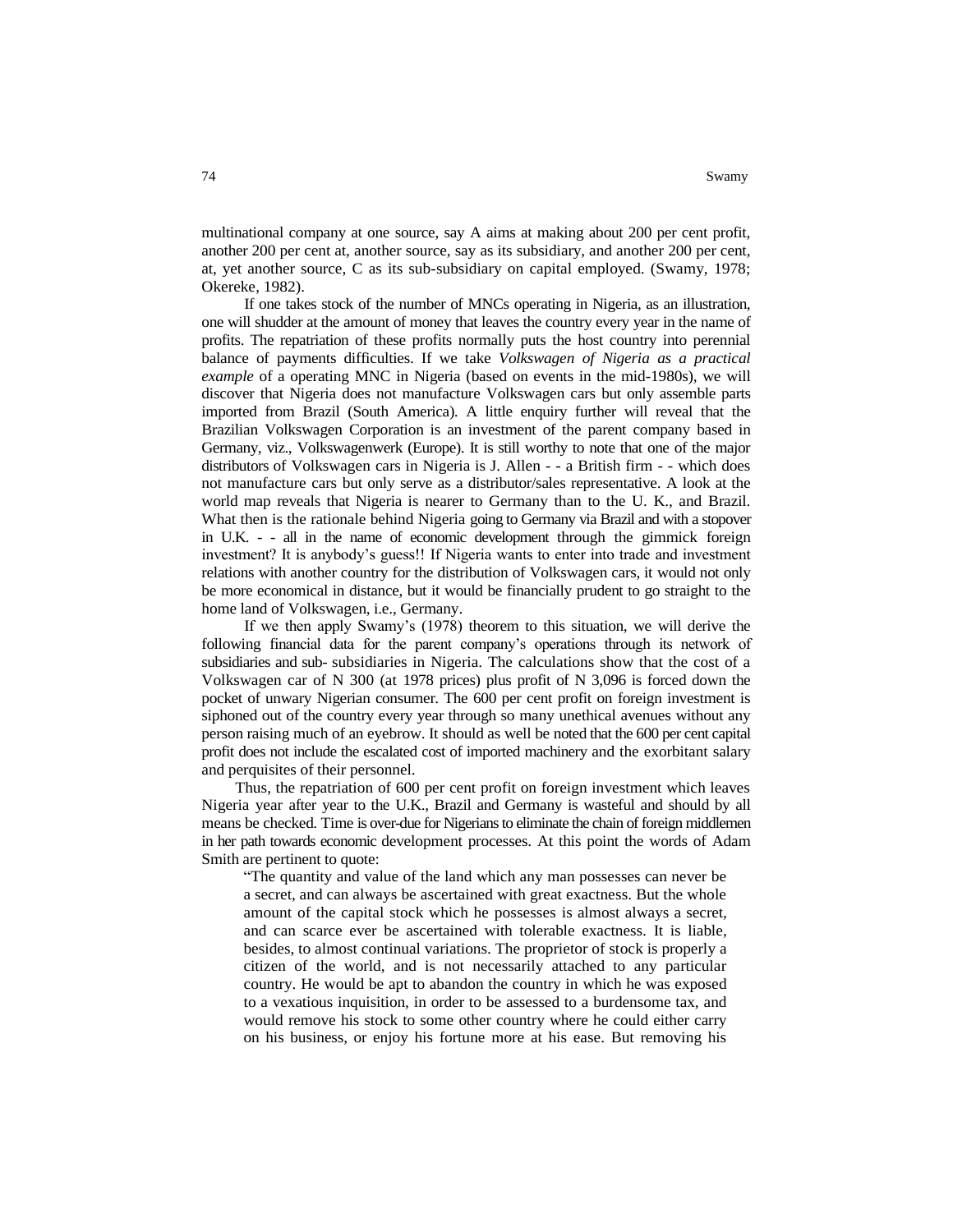stock, he would put an end to all the industry which it had maintained in the country which he left (Adam Smith, 1937)."

| Table 1                                                                                   |
|-------------------------------------------------------------------------------------------|
| Financial analysis of an automobile multinational corporation in Nigeria (at 1978 prices) |

| Country                                                     | Profit on Capital Investment (in %) |
|-------------------------------------------------------------|-------------------------------------|
| Germany (parent company)                                    | 200                                 |
| Brazil (subsidiary: multinational corporation)              | 200                                 |
| U.K. $(I.$ Allen as salesman $-$ sub-subsidiary):           |                                     |
| Multinational corporation registered in Nigeria             | 200                                 |
| Total abnormal profits earned by a MNC operating in Nigeria | 600                                 |
| $R_{\text{2}}$ (1070) = 1 Oleralis (1090)                   |                                     |

Source: Swamy (1978) and Okereke (1982).

# **V. TRANSFER OF TECHNOLOGY**

There is a considerable ambiguity surrounding the use of the term *technology* which assumes many forms *hardware,* embodied in machinery and equipment *software,* such as blueprints or operating manuals, and *services* in a variety of areas (for example, product design or quality control). Developing countries are also concerned about the appropriateness of technologies transferred through foreign direct investment. At issue is the widely-held notion that MNCs tend to transplant capital-intensive technologies inappropriate to host country"s factor endowments. There are a number of factors which cause severe imperfections in technology markets. The number of suppliers is often limited. Technology is not a homogenous product - - various elements of technology are put together by supplying firms in a way that no firm"s package is identical with that of any other firm. There is a large information gap between suppliers and buyers; the latter have practically no information regarding the alternative of developing the technology independently, nor of direct costs to the seller (UNCTC, 1990).

In cases like the computers industry, there is much greater reluctance to make technology available outside of foreign direct investment in majority-owned affiliates. This is attributable to the strong technological lead of the dominant firms, and the perceived costs of losing control over extremely valuable production technology. *U.S. data show that about 90 per cent of the R&D expenditures of MNCs based in the U.S.A. take place with the U.S.A. itself,* slightly 9 per cent within other developed countries and under one per cent within the developing countries. The share of affiliates in developing countries in total R&D expenditures is much less than their share in total assets or sales. Thus, *technology is not shared but is monopolized (retained) in advanced countries only.*

Such sophisticated technologies are transferred to developing countries in the name of technological (industrial) development of those developing countries while, at the same time, being fully aware that such sophisticated technologies or highlevel technologies are at the expensive of techno-economic self-reliance of those developing countries as aptly pointed out by an experienced Nigerian engineerentrepreneur. If, in hypothetical terms, the actual cost of manufacturing a Volkswagen car is N 300 (at 1978 prices), the f.o.b. cost to the customer in Nigeria will be made up as follow.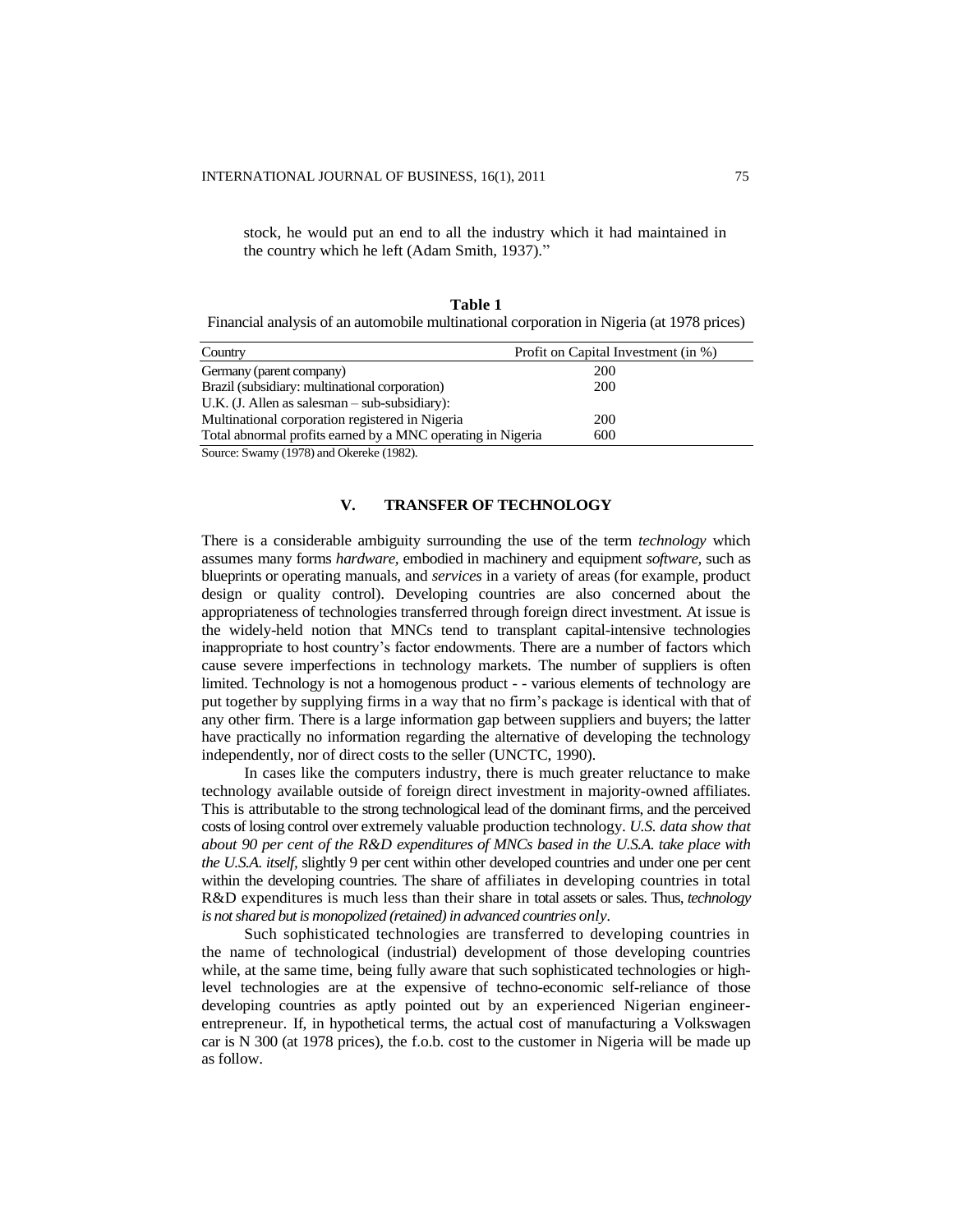| Escalated cost of a motor car to the Nigerian consumer (at 1978 prices) |                         |                     |                                                             |  |
|-------------------------------------------------------------------------|-------------------------|---------------------|-------------------------------------------------------------|--|
| Country                                                                 | Cost of Car<br>(f.o.b.) |                     | Abnormal Profits according to the<br>Swamy's (1978) Theorem |  |
|                                                                         | (N)                     | <b>Total Amount</b> | Number Retained in<br>the Country Concerned                 |  |
| West Germany                                                            | 300                     | 600                 | 120                                                         |  |
| Brazil                                                                  | 480                     | 960                 | 192                                                         |  |
| U.K. (J. Allen in Nigeria)                                              | 768                     | 1,536               | 307                                                         |  |
| Total abnormal profits per car                                          |                         | 3.096               |                                                             |  |
| Plus original cost of<br>manufacture                                    |                         | 300                 |                                                             |  |
| Selling price in Nigeria                                                |                         | 3.396               |                                                             |  |

| Table 2                                                                 |  |
|-------------------------------------------------------------------------|--|
| Escalated cost of a motor car to the Nigerian consumer (at 1978 prices) |  |

Note: Going by the principle of deposit multiplier, it is assumed that 20 per cent of the abnormal profits earned from each investment is retained in the country of operation and the remaining 80 per cent is reinvested in subsidiaries, sub-subsidiaries, etc.

Since most of the technology in this country is still imported you can see immediately that *Nigeria"s economy can aptly be described as an appendage to the economy of other countries like Britain, the U.S., Japan, Germany, Taiwan and lately India, to name a few. May I pause to add that there is nothing entirely surprising that at* this level of our development there must be some appendage but what is definitely worrying is lack of a concerted effort and leadership to thin down this appendage. The disruption of the production processes in any of these countries affects us directly in varying degrees. The reverse is noticeably not the case (Egwuatu, 1989).

According to a study by a noted development finance expert:

"Many times one finds that consultants retained for the design of a project - - and especially those from or trained in the western world - - have an inbuilt bias towards the establishment of capital- intensive facilities. This may be so because they hope that eventually they will be involved in the actual construction of the plant; often, it is so, because they believe that only largescale plants will help to modernize the developing economies. As a result, many feasibility studies do not analyze what alternative technological possibilities exist and it is often overlooked that less capital-intensive facilities may well have higher financial as well as economic and social rates of return than the recommended large-scale plants. Many industrial development banks are, at present, only lending (in the main) for capital intensive operations, thereby exacerbating the poverty problems with which many of the developing countries have to cope (Helmers, 1979)."

## **VI. INDUSTRIAL REVOLUTION VIS-A-VIS ORGANIZATION REVOLUTION AND TRANSFER OF SOPHISTICATED TECHNOLOGY-SIZE OF TECHNOLOGY GAP**

By experience with development of developing countries, it is clear that countries experiencing wide income inequalities and technological backwardness are prone to exploitation in the disguise of technical assistance by multinational corporations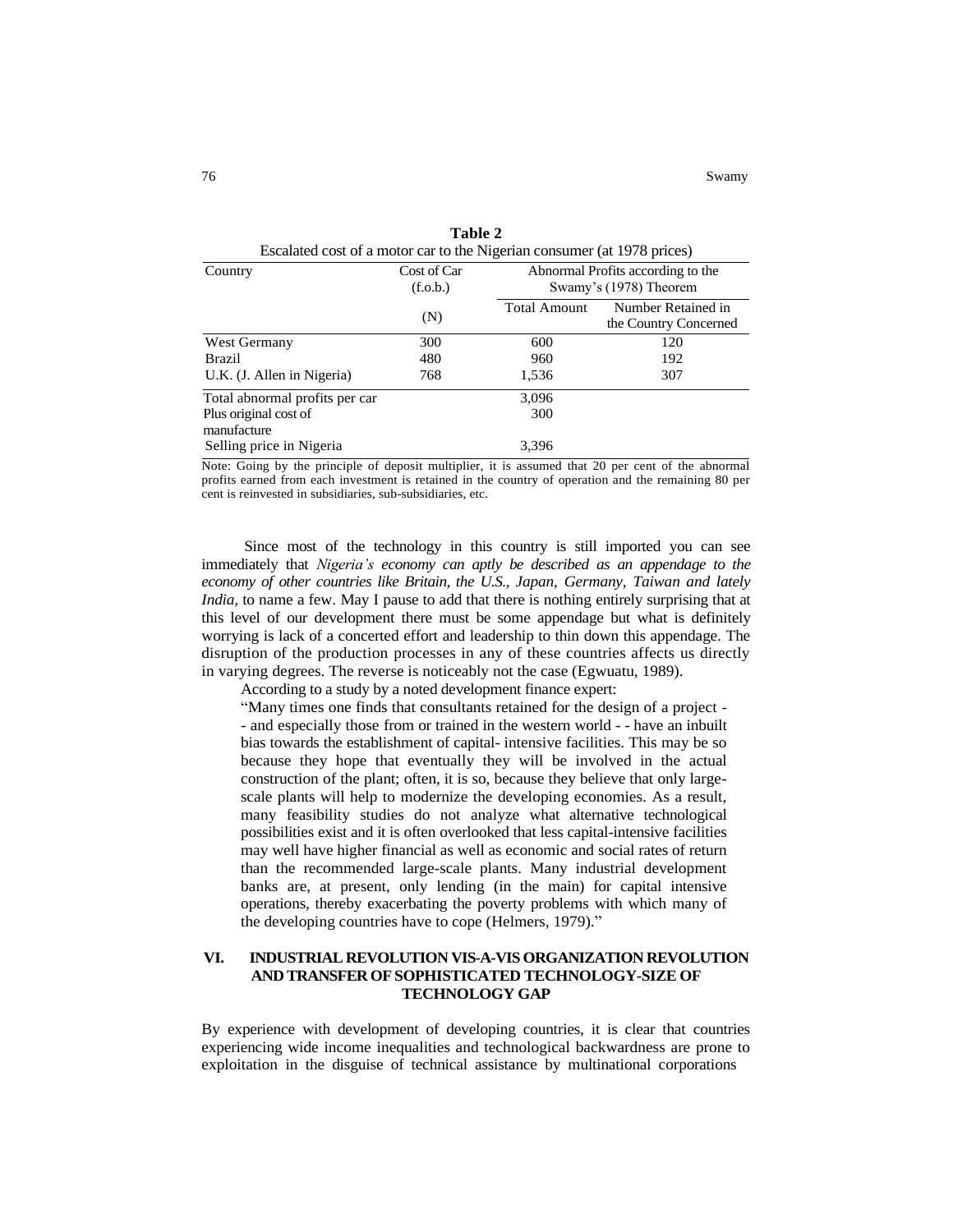

**Figure 1**  Size of technology gap in the context of organization revolution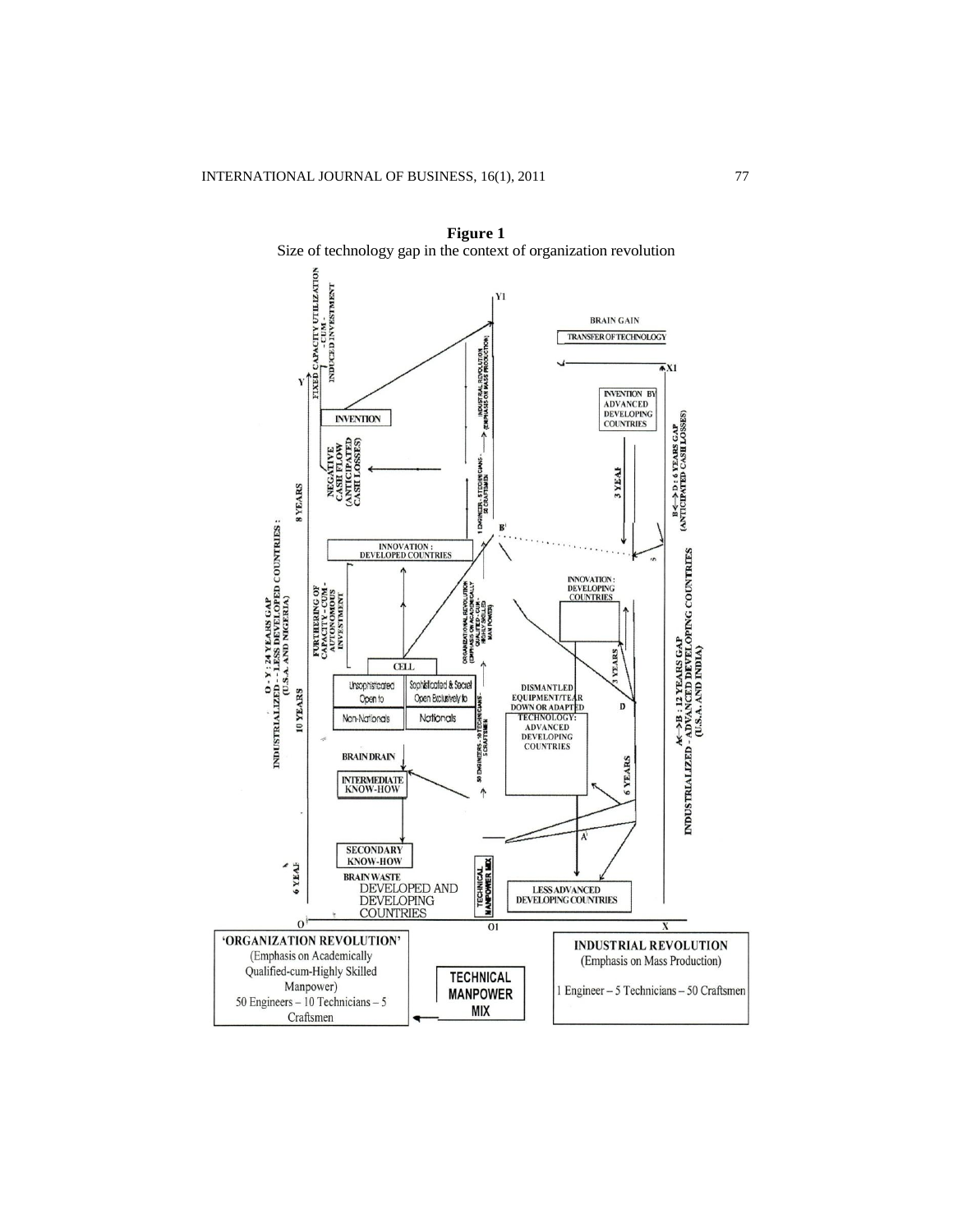parented in developed countries. This has taken the form of setting up of contracting firms (registered and emergency), which are outposts of multinational corporations and have established their base throughout the developing countries especially in the less-advanced developing countries and imports of all sorts of satisfactory and unsatisfactory products (from the developed countries which have become the crucibles of technology) are undertaken. The result is that those developing countries have acquired sophisticated machines and equipment which they find very difficult to maintain and organizations/companies have introduced advanced technology into economies that are more or less ill-prepared to benefit from those technologies. In such situations, developing countries are forced by circumstances to live with the *Professor M.R. Kumara Swamy measure of technology gap* of 24 years with developed countries and become helpless appendages (Swamy, 1978, UNCTC, 1988).

The *Industrial Revolution* was driven, to a significant degree, by inventions that permitted mass production through the exploitation of economies of scale-through division of labor which led to a situation where invention led to innovation through heavy reliance on the use of non- academically qualified but highly skilled labor with labor mix in the proportion *(one engineer - five technicians - 50 craftsmen)* and this led to glaring wage differentials, especially among craftsmen and technicians (highly-cumheterogeneously skilled manpower). For example, coke-smelting of iron, the steam engine, the weavers" flying shuttle, the spinning jenny, steelmaking through paddling, the agricultural threshing machine, the railway, and other breakthroughs: all promoted this development.

By contrast, the *"Organization Revolution"* which is multi-faceted involving technological change, international trade, etc., is propelled, in large part, through advances in computer and telecommunication technologies, etc. in conjunction with corresponding human skills, transforming the flow of information in modern economies. According to M. R. Kumara Swamy"s research findings, a major implication of this transformation is that it calls for new forms of organizing economic activity and these, in turn, appear to be exerting a major influence by reversing the gear from labor mix (one engineer - five technicians -50 craftsmen during the era of the Industrial Revolution) to a new labor mix in the proportion:

*"50 engineers - 10 technicians - five craftsmen* during the present regime of the "Organization Revolution" with heavy reliance on fast dissemination of sophisticated technical knowledge through highly sophisticated-cum-complex technology requiring high level technical manpower (Swamy, 2006)."

#### **VII. USE OF ARBITRAGE TECHNIQUE**

The MNCs shift of incidence or high investment cost incurred via transfer of sophisticated technology and manpower by the operating MNCs in developing countries to the developing (host) countries in the name of economic development by establishing assembly plants and/or turnkey projects is worth analyzing. Research studies have confirmed that while parent MNCs, through their subsidiary-network in several import based-cum-MNC-controlled and expensively-financed developing countries - - all in the name of techno-economic development via transfer of highly sophisticated technology, setting up of the highly capital-intensive assembly plants and turnkey projects, etc. having shorter gestation period - - earn about 600 per cent profits and engage in arbitrage. As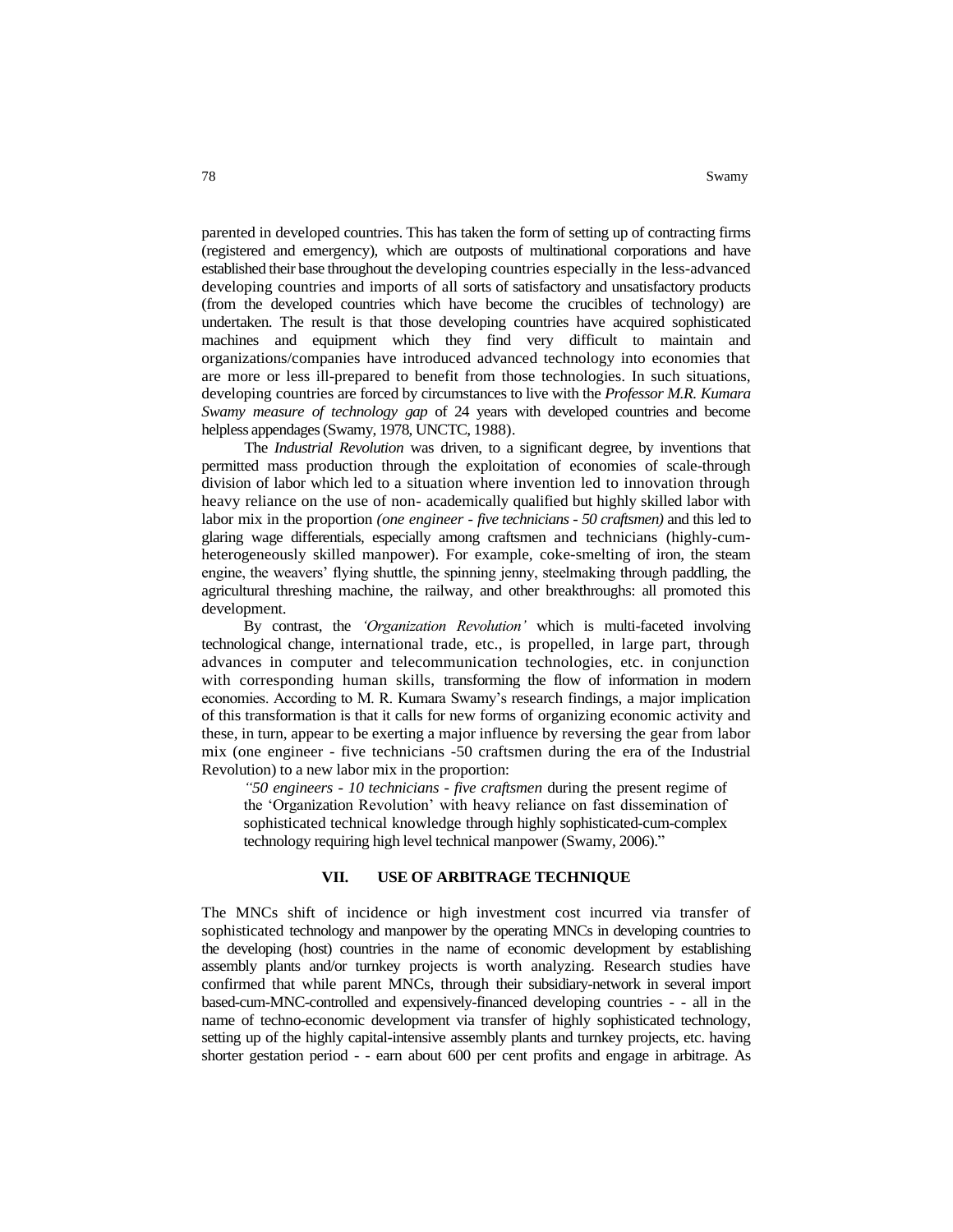shown in Figure 2, the MNCs will find it profitable to operate at less than breakeven capacity and show the host country that they are operating at normal capacity. By this technique, the MNCs, by taking advantage of inadequate accounting control by the host country, may build up secret inventories and escalate prices (commodity and share prices), and thus engage in arbitrage - - by this process, undervalued assets/inventories/securities are bought and overvalued ones (by overinvoicing/escalating import bills, etc.) are sold in related markets.

Under panic selling conditions, the behavior of futures markets participants determines how much selling pressure is transferred to the stock market. The major participants in the futures market are investors, index arbitragers, and speculators. *During times of panic selling investors sell stock index futures, while index arbitragers and speculators buy stock index futures.* Although both index arbitragers and speculators buy futures, their roles are different - - *Index arbitragers transfer selling pressure to the stock market. Speculators absorb selling pressure* **- -** This arbitrage technique employed by MNCs provides a possible explanation for the dominance of industrial securities floated by MNCs on capital markets in developing countries. As long as the host government"s control over the activities of (MNCs) are not adequate and to the extent that MNCs continue to present mere skeleton accounting data such as profit before/after taxation, dividend (gross), retained profit for the concerned year without bothering to enlighten the shareholders' about the actual sources and applications of funds incorporating the new approach to financial statement analysis, viz., the income-expenditure analysis of accounting data, to that extent, MNCs will continue to take advantage of the bonanza (Swamy, 1996).



**Figure 2**  Overdependence on MNCs by developing countries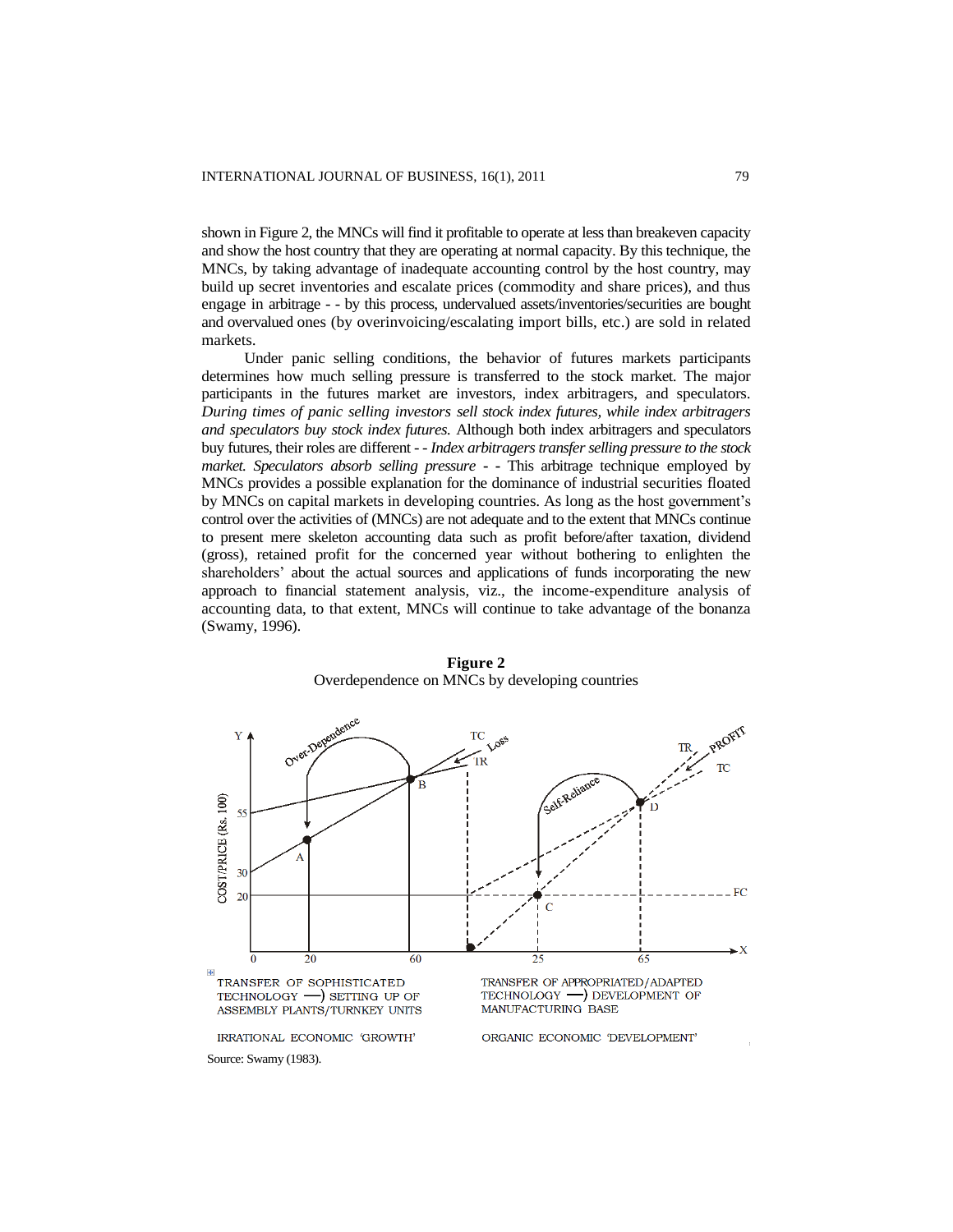In the case of adoption of sophisticated technology, production starts immediately whereby initial revenue is higher than initial costs; overtime, becomes a liability to the developing country caused by transfer of very expensive sophisticated men, machine and materials from the advanced country to a developing country without supporting local technical personnel and trained management. The gestation period for such assembly plants, etc. controlled by multinational corporations (MNCs) is very short and production, depending on availability of raw materials, starts immediately as shown in Figure 2*.*

# **VIII. DO MNCS THROUGH JOINT VENTURES ENCOUNTER PROBLEMS IN DEVELOPING COUNTRIES?**

Many developing countries have over the years improved their capabilities and expertise in dealing with MNCs. However, given the range of the issues involved, the rapidity of changes in the international market, the deficiencies in their information base, and the limits of their bargaining position vis-a-vis the MNCs, most developing countries are still short of the necessary skills and expertise in evaluating foreign investment and technology, and in negotiating balanced contractual arrangements. In general, *many developing countries are unable to maximize the contribution from foreign investment and technology or minimize their costs and undesirable effects.* The problems are particularly acute for developing countries that are relatively new to the operations of foreign enterprises and that lack the necessary expertise, experience or manpower resources. In the case of technology acquisitions from foreign suppliers, the choice and assessment of technology, determination of the remuneration for technology, the negotiation of the contract terms, and the monitoring of the technology transfer process have proved to be difficult even for those countries that have acquired some experience in handling foreign investment (UNCTC 1990" UNCTAD 1991).

Major differences between the management style and corporate culture of a MNC and a national partner can lead to failure of a joint venture. For instance, MNCs often emphasize the delegation of responsibility to subordinates, profit-centre responsibility, periodic evaluations of performance, individual initiative, more informal relationships and pragmatism in decision-making. For example, certain *U.S. MNCs adopt a management style under which they delegate operational responsibilities to joint venture affiliates,* which become profit and cost centers and are responsible for profitability and costs; this system evaluates performance of managers of those profit and cost centers monthly, quarterly and particularly annually. *This style of management may not fit with that of the national partner in many joint ventures.* The efforts of the MNCs to adopt this type of management, even with some modifications, can lead to serious conflicts and the disruption of a joint venture. The UNCTAD-Division on Investment Technology and Enterprise Development (replacing the erstwhile UN Centre on Transnational Corporations), with their rich experience and firsthand knowledge for several years on the working of MNCs in developing countries, have conducted detailed case studies on these crucial issues and salient findings of selected case studies are presented below (UNCTAD, 1985).

# **IX. ILLUSTRATIONS**

## **A. U.S. – Philippines**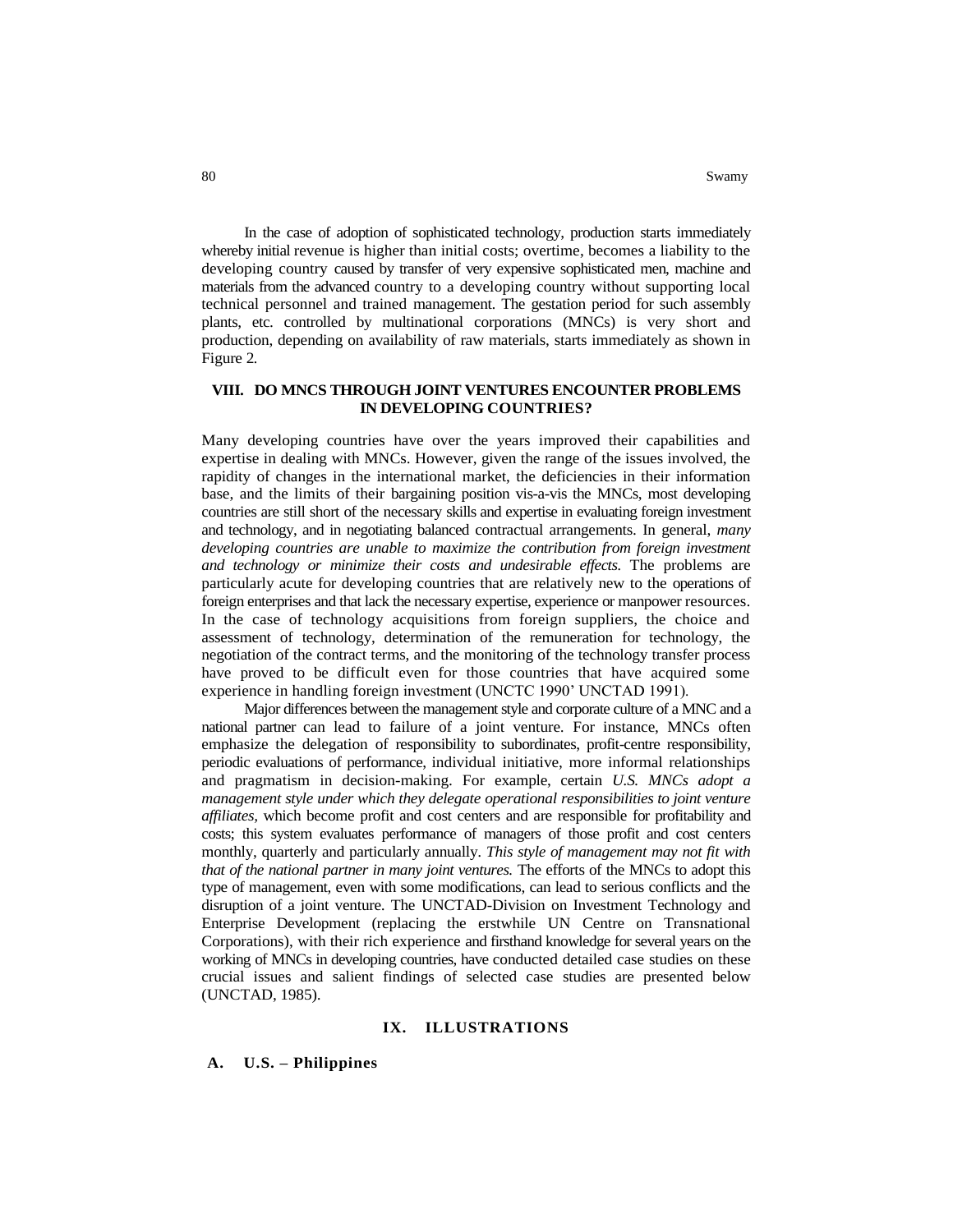For example, a U.S. MNC had a 50 per cent-owned joint venture with a national firm to *manufacture paper products in the Philippines* in the early 1970s. The Filippino firm was used to a more authoritarian type of management process and was not accustomed to the delegation of responsibilities to subordinates, accountability for performance, team work and joint decision- making. The two partners could not adapt to each other"s different styles of management. As a consequence, they encountered major conflicts and a stalemate on policy and operating decisions. *After about four years of stalemate, the joint venture was terminated.*

#### **B. U.S. – Mexico**

In a joint venture between a U.S. MNC and a Mexican firm to *manufacture powergenerating equipment,* the U.S. firm sold essential components to the affiliate at an agreed cost plus a standard margin. Further, the affiliate was permitted to purchase such components from other international or domestic sources, if they were available at a lower equivalent price. *Over the years, more and more of these components were produced in Mexico and the sales of these components by the U.S. MNC declined appreciably.*

#### **C. U.S. – Korea**

*In a pharmaceutical manufacturing joint venture* between a U.S. MNC and a national firm in Korea, the U.S. company sold bulk chemicals from its plants in Japan and the U.S. to the affiliate for the production of dosage drugs. The U.S. MNC maintained that those chemical intermediates had the quality essential for efficient production of the dosage drugs and were sold at arm"s length prices. The management of the Korean firm regularly evaluated the invoices for imports of those chemicals, examined other possible sources and began to press for reductions in prices and imports from other sources. The joint-venture affiliate started importing a higher proportion of those bulk chemicals from other international sources and local production started to supply more of the local needs.

# **D. Dow Chemical – Korea**

Dow Chemical invested US\$ 7 million in a 50 per cent-owned joint venture with the *Korean Pacific Chemical Corporation (KPCC) to produce vinyl chloride monomer (VCM)* in the Republic of Korea. The plant was in production in 1974 and Dow"s President for the Pacific region described it as a *real jewel* in the company's operations in the region. In 1976, Dow Chemical invested about US\$ 140 million in a wholly-owned subsidiary, Dow Chemical Korea Ltd., to manufacture chlorine and caustic soda: this plant started production in 1979. Dow exported the bulk of caustic soda; but it sold chlorine downstream to the joint-venture affiliate production VCM. Unexpectedly, the Korean partner (KPCC) resisted purchasing the material from Dow, because it felt that Dow was charging excessively and then it could import those raw materials from other sources at lower prices.

Sharp controversy prevailed between Dow and Korean partner for two years. By 1982, KPCC had decided not to continue purchasing the materials from Dow. Faced with substantial losses from its wholly-owned chemical subsidiary and its joint-venture affiliate, Dow proposed a merger of both chemical operations with KPCC becoming a minority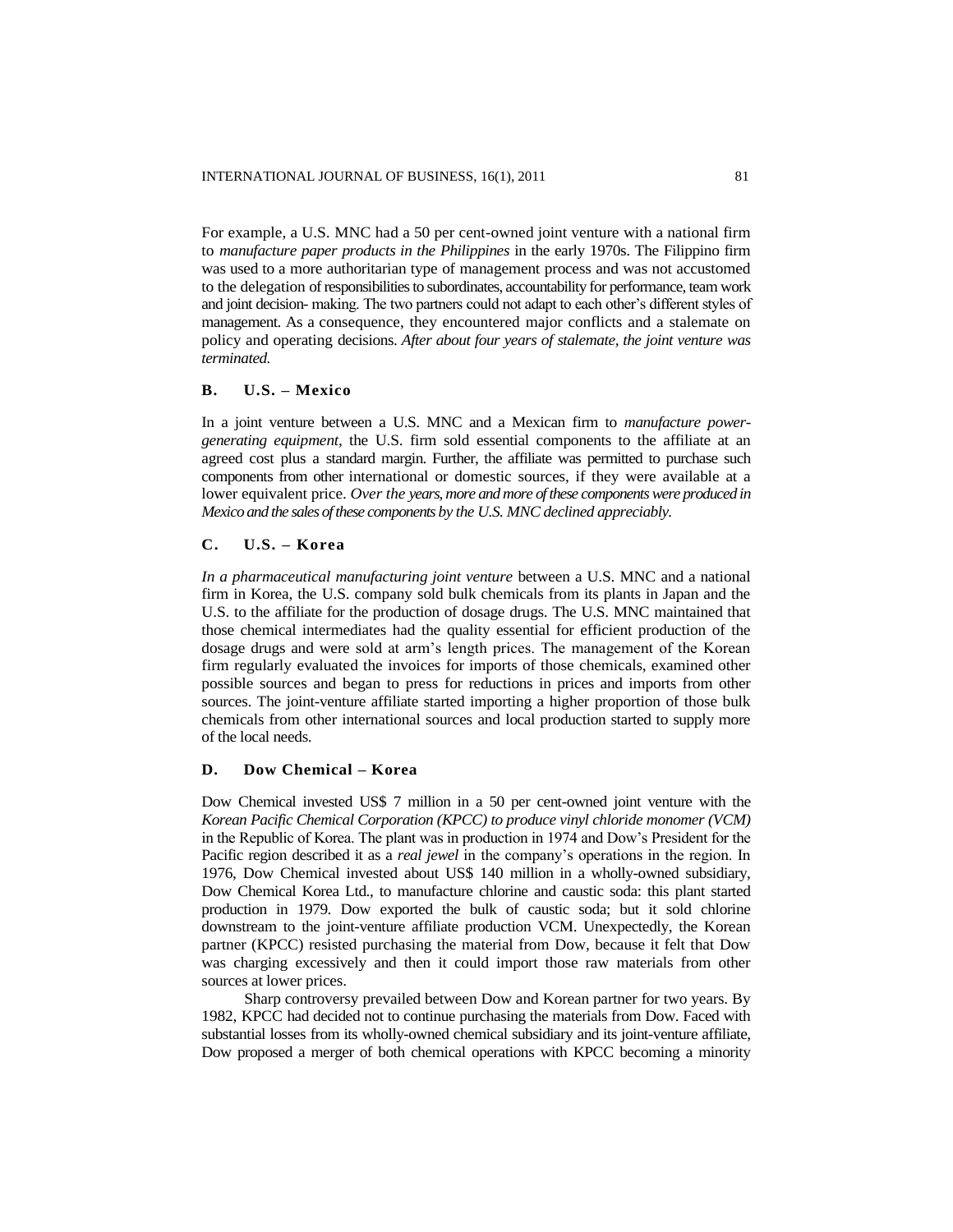partner in the restructured joint venture. The local partner, *KPCC rejected the merger proposal.* In the meantime, Dow officials began criticizing the local partner, stating that its managers did not understand the chemical business and had violated gentlemen"s agreements. The public accusations by Dow foreclosed by possibility of reaching a compromise. *The Korean Government decided to support its local enterprise rather than give way to the pressure of a foreign MNC*. As a result, in October 1982, Dow sold out its chemical interests in the Republic of Korea to a consortium of Korean firms, and took a loss of over US \$ 100 million.

# **E. Major Problems Can Exist in A Joint Venture with Respect to the Purchase of Intermediates, Components and Other Products from An MNC and the Issue of Transfer Prices.**

In some cases the MNC may be the only readily available source of supply for a jointventure enterprise, at least during the early years of operation, or the MNC partner feels that it should supply components and intermediates in order to assure required quality for production of the end-product. The national partner, in turn, wants assurance that the prices charged by the MNC are arm"s length, competitive and fair. If, however, a MNC presses aggressively for continued sales of those intermediates to the affiliate, despite the fact that the partner finds other suppliers at competitive or lower prices, serious conflicts arise between the partners to the venture, which can seriously disrupt relationships.

## **X. PROBLEMS EMANATING FROM LOCAL CONTENT IN A JOINT VENTURE**

The findings of Academician Hyun (2008) research study on Korean and Japanese automotive industries transplantation in Europe are highly relevant.

#### **A. Japan Automotive – U.K.**

The local production of *Japanese motor vehicles* was initially intended as a way of avoiding EC trade barriers. However, it merely resulted in new conflicts when indigenous firms and EC countries sought to exclude Japanese vehicles produced in Europe from being deemed as European productions. At the heart of the debate about Japanese motor vehicles produced in the U.K. were said to be not European in origin because the rate of local content was far less than it should be. *During the negotiations between Nissan and the UK government concerning an aid package, the UK government asked Nissan to achieve 60 per cent local content and this figure was eventually to rise to 80 per cent if Nissan wished to label the cars as European.* This standard was adopted for all other cases that followed. Since 1988, Nissan has started to export from the UK to the markets of other European countries. It was announced that the model exported to France had 70 per cent local content, but France and Italy objected and claimed that it should be over 80 per cent local content to be recognized as a European product. Thus, they argued that the Japanese model produced in the UK should not be circulated freely within the market and should be controlled as if it were an imported car.

The method of how to measure the percentage of local content became the center of the argument. The standard set by the UK government was on the basis of "exworks price". Because this method could include indirect production costs such as administration, marketing, depreciation cost and profit margin, the proportion of direct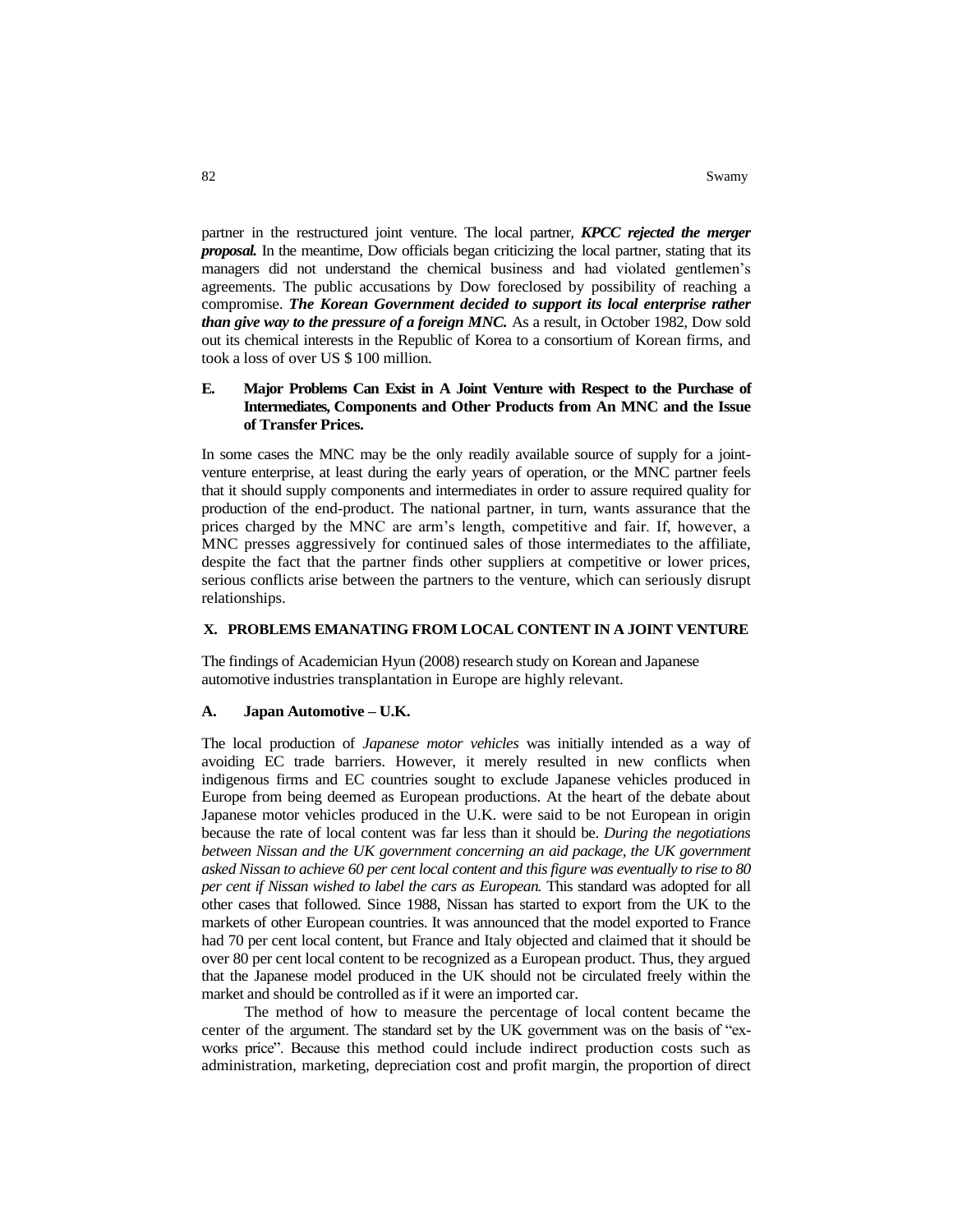cost in the total cost could be minimized. This means that there were possibilities for the Japanese producers to import a crucial part from Japan as long as they maintained a 70 per cent local content rate. These defects in the ex-works formula raised critical debates in Italy and France who declined to accept it as appropriate. The worse was that *there were no international standards by which local content could be precisely measured. In 1988, the motor vehicles produced by Nissan in the UK were claimed to be maintaining the 60 per cent of local content standard. Nevertheless, this was discredited by the Italian producer, Fiat, who totally dismantled a Nissan "Bluebird" model and argued that the European content of the car was, in fact, only 21 per cent.* This argument was based on another definition of local content Fiat approached this issue by using a different method of assessing local content. This was designed to only evaluate costs directly connected to production. Indirect costs, profit margin, costs of plant construction and machinery purchase may comprise around 42.5 per cent of the vehicle price. After the local content dispute, Japanese motorcar manufacturers shifted parts procurements sources to local suppliers. Local content was off the agenda in the latter half of the 1980s.

#### **B. Korean Automotive – Europe**

The level of the localization of the Korean automotive industry in Europe seems very low. The production of motorcars relies mainly on complete knock down (CKD) and semi knock down (SKD) assembly. In particular, SKD is the prevailing production method of the Korean manufacturers. SKD is distinguished from CKD in a particular manner : while CKD production is carried out at local plants with separate components imported from home country, most of the production activities of SKD are finished in home country plants. The transplant in the CEECs initially diverted the local content dispute but, since the tariff-free exports from the CEECs to the EU have started, this production method could become an actual problem. In addition, the most remarkable consequences of this production method are likely to stem from the Screwdriver Regulation and Rules of Origin, which were developed from anti-dumping legislation in 1987 (Hyun, 2008).

At this point, the words of a reputed management consultant are pertinent to quote:

"Parent companies that change their inter-company pricing structure frequently find that the foreign managers become confused and demotivated. The foreign managers not only see their operating results influenced by factors beyond their control, but inter-subsidiary performance comparisons also become much more difficult. It is worth nothing that U.S. MNCs tend to charge their subsidiaries with corporate services, such as management fees, corporate interest charges, data processing services and research and development more often than non-U.S. MNCs charge their subsidiaries for their related services. This is particularly true for companies in a start-up phase with the result that often substantial costs incurred in connection with the founding of a foreign subsidiary are hidden in the corporate expense pool and thus not measured and evaluated in judging the overall appropriateness of the investment decision (Neuhauser, 1990)."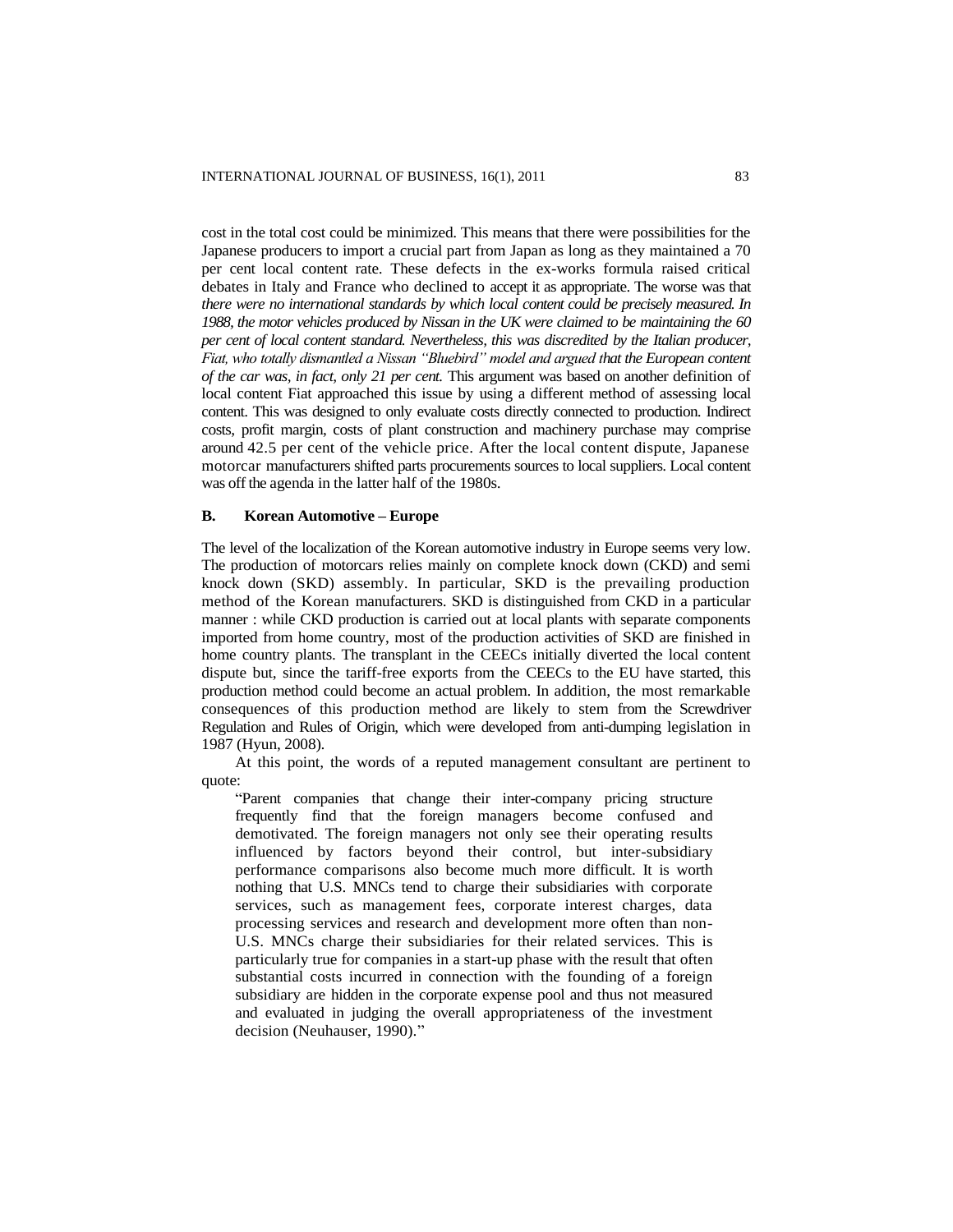## **XI. CONCLUSIONS**

A performance evaluation system for MNCs should encompass a transfer pricing policy consistent with the overall corporate objectives. This is essential because the pricing of equipment and services transferred among affiliated companies in a MNC can have a dramatic effect on sales and profits in total and for each organizational unit, especially in international operations.

A crucial purpose of a good performance evaluation system is to help management anticipate any problems in time to take corrective measures. Thus, an evaluation system should facilitate regular monitoring of actual performance versus corporate targets. At this point the message of Price Waterhouse and company to corporate managements is to insist that pertinent management reporting be made available promptly to the auditors and to the benefit of both parties (Leonard, 1988).

#### **APPENDIX A**

#### **A. Explanatory Analysis of Figure 1**

Y1 - Invention by developing countries (research findings)  $B<sup>1</sup>$  - Innovation by developed countries (application of research findings require highly advanced technical and scientific knowledge).

*("Organization Revolution" with labor mix: 50 Engineers - 10 Technicians - 5 Craftsmen)*  This consists of two technical cells: (i) Sophisticated and Secretive cell, exclusively manned by innovating country nations. (ii) Unsophisticated technological cell, open to the use of non-innovating country nations.

A1 - Intermediate know-how falling in category  $B^1$  (ii) offered to scientificallyadvanced developing countries: Accessible in a crude form based on latest publications of research findings and these can be understood by advanced post-graduate degree holders with rich in-plant experience in advanced developing countries. *Of late, India and Korea, for example, are emerging as advanced industrialized countries to join the elite club of industrialized countries. Between*  $B<sup>1</sup>$  *and*  $A<sup>1</sup>$ *, the time gap is 10 years. Thus, people deputed from advanced developing countries, say in Space/ Missile Technology are furnished with 18-year old technology by developed countries like U.S.A. as shown by the time lag*  between  $A<sup>1</sup>$  and  $Y<sup>1</sup>$ .

O1 - Secondary know-how (mediocre) offered to less-advanced developing countries like fitting bolts, nuts, etc. require middle-level technical education: This neither helps the country concerned nor the trainee. The time lag between  $O<sup>1</sup>$  and  $A<sup>1</sup>$  is 6 years. *BETWEEN O<sup>1</sup> AND Y<sup>1</sup> , TECHNOLOGICAL GAP IS 24 YEARS BETWEEN DEVELOPED AND DEVELOPING COUNTRIES* B - Invention by scientificallyadvanced developing countries. C - Innovation by scientifically developing countries. *BETWEEN B AND D THE TECHNOLOGICAL GAP IS 3 YEARS (Industrial Revolution with labor mix: 1 Engineer -5 Technicians -50 Craftsmen).* D - Imitated Innovation of developed countries by scientifically-advanced developing countries. The time lag between B and D is 6 years. E -Adapted technology by advanced developing countries like India and South Korea, after experimenting with research findings in their R and D cell and in their laboratories adapt to the scientific and economic environment of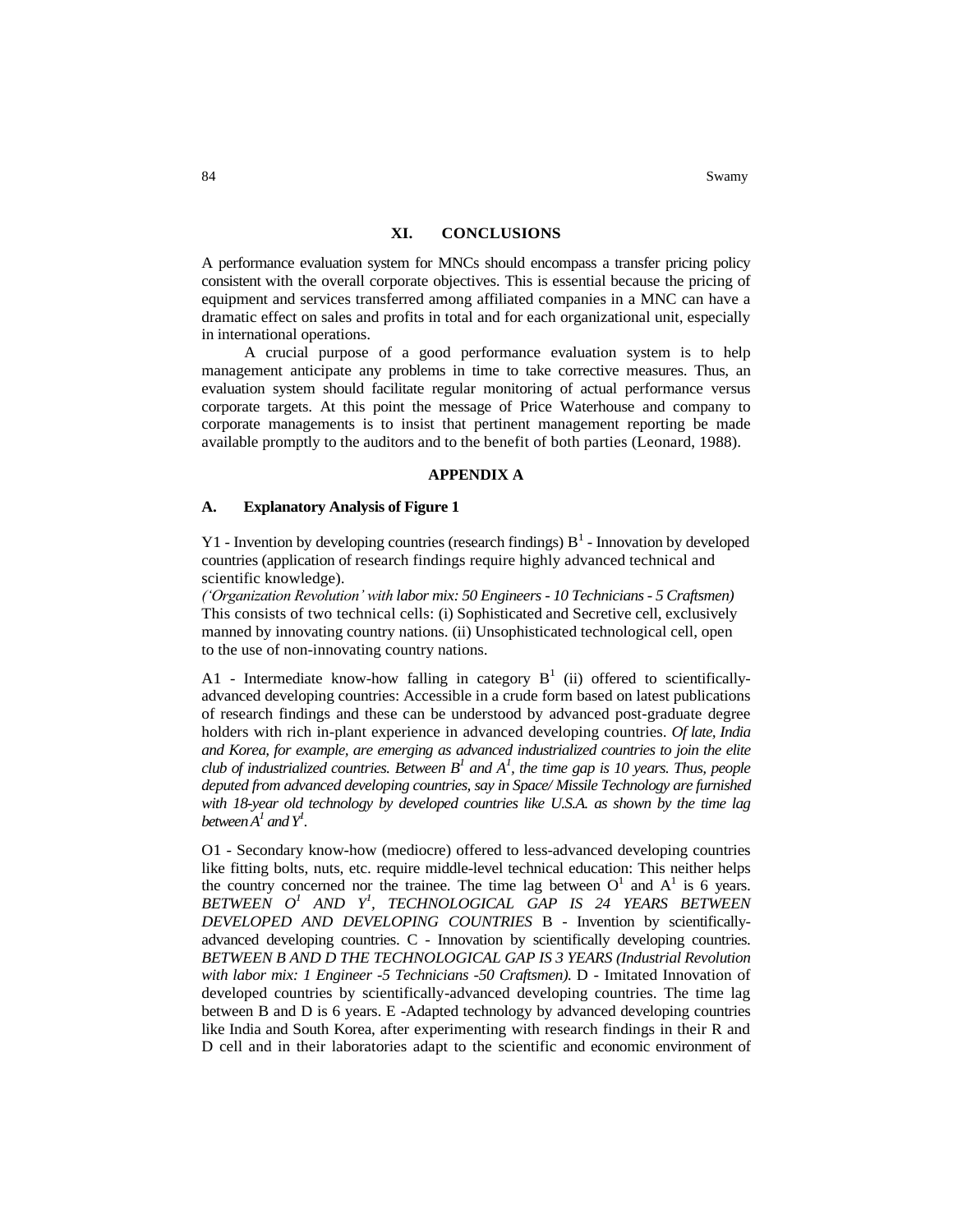advanced-developing countries. A=Adapted technology accessible to less-advanced developing countries like Nigeria.

*BETWEEN A and B, THE TECHNOLOGY GAP IS 12 YEARS BETWEEN MORE ADVANCED-DEVELOPING COUNTRIES AND LESS-ADVANCED DEVELOPING COUNTRIES*

- 1. Scientifically and technologically less-developed developing countries like Nigeria, by making use of adapted technology offered by scientifically advanced developing countries like *India* to suit Nigeria's environment, can pick up this technological know-how and can be used to build technological base in Nigeria to set up machine tool industry, precision instruments factory, plants to manufacture sugar, alcohol and textile machinery, electronics industries, etc. By this, the middle-level technical manpower in Nigeria can increasingly obtain high-level technical experience in scientifically-advanced developing countries.
- 2. The existing technological gap of 24 years between, say U.S.A. and Nigeria can very well be reduced to 12 years by resorting to technical assistance from technologically-advanced developing countries.
- 3. To manufacture cent per cent made, for example, in Nigeria machines, etc. Nigeria must build her own technology: This would be possible only by technical collaboration between Nigeria and scientifically-advanced developing countries or, in other words, the secret of technological success of Nigeria lies in a proper admixture of intermediate know-how of advanced developing countries and secondary know-how of less advanced developing countries like Nigeria.
- 4. In the name of indigenization, the local entrepreneur, ill equipped, will start taking over the company without supporting techno-managerial ability to handle those sophisticated equipment, etc. As a result for small faults the local entrepreneur will have to depend on very expensive and possibly suboptimal technical manpower from an advanced country (where a technician in a developed country robes a chief engineer's dress in a developing country) or else the equipment is dumped as white elephant.

| <b>Indicators</b>                                          | <b>Towards Overdependence</b>                                                                                                                                                                 | <b>Towards Self-Reliance</b>                                                                                                                                                                |
|------------------------------------------------------------|-----------------------------------------------------------------------------------------------------------------------------------------------------------------------------------------------|---------------------------------------------------------------------------------------------------------------------------------------------------------------------------------------------|
| Fixed Cost (N 000)                                         | 20                                                                                                                                                                                            | 20                                                                                                                                                                                          |
| Total Cost (N 000)                                         | 30                                                                                                                                                                                            | 20                                                                                                                                                                                          |
| Total Revenue (N 000): (Initial Stages)                    | 55                                                                                                                                                                                            | $\Omega$                                                                                                                                                                                    |
| <b>Plant Capacity Utilization</b>                          | Point A: $20$ Point D: $60$                                                                                                                                                                   | Point C: 25 Point D: 65                                                                                                                                                                     |
| <b>Gestation Period</b>                                    | Fairly Short -                                                                                                                                                                                | $Long -$                                                                                                                                                                                    |
| (Plant exercise and commissioning)                         | Production starts immediately,<br>$Initial revenue > initial costs -$                                                                                                                         | Production does not start immediately,<br>Initial $cost$ initial revenue                                                                                                                    |
|                                                            | Causes overcapitalization overtime.                                                                                                                                                           | Causes fair capitalization                                                                                                                                                                  |
| Profitable % of Capacity Utilization                       | $30-40$                                                                                                                                                                                       | 65 and above                                                                                                                                                                                |
| Capacity to Maintain in the<br>Developing Country Overtime | Very difficult: caused by transfer of<br>sophisticated men, machine and materials                                                                                                             | Easy: the result of development of<br>adapted/appropriate technology by the                                                                                                                 |
|                                                            | from the advanced country to a<br>developing country without supporting<br>local technical personnel and trained<br>management.                                                               | R&D efforts of techno-managerial<br>trained personnel suited to the needs and<br>norms of developing countries.                                                                             |
| <b>Overall Result Overtime</b>                             | Becomes a financial liability to the<br>developing country: short-term profit and<br>long-term losses. Profit maximization at<br>less than capacity-utilization<br>(GIVES DEVELOPMENT RELIEF) | Becomes a tangible asset to the<br>developing countries: long-term profit<br>and short-term losses. Profit maximiza-<br>tion at higher capacity utilization.<br>(PROVIDES DEVELOPMENT CURE) |

## **B. Explanatory Analysis of Figure 2**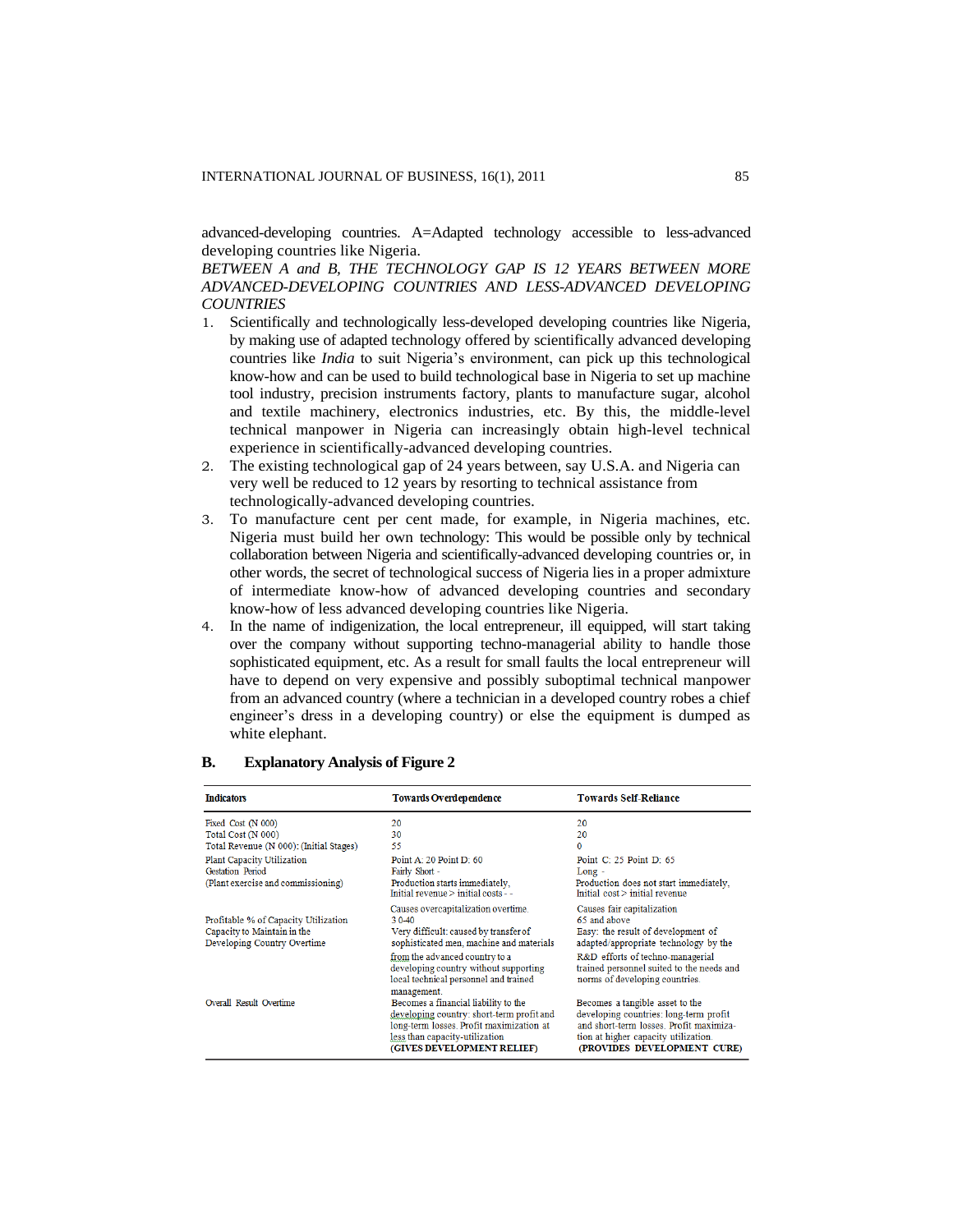#### **REFERENCES**

- Cohen, S.D., 1989, "The U.S. Trade Act: A Market-opening Initiative, Economic Impact: Economic News from the United States," *Information Service,* July & August.
- Egwuatu, G.C., 1984, "Engineering Prospection into Nigerian Economic Scene," Guest lecture delivered at the Institute of Management and Technology: Mimeo, Enugu: April 2.
- Helmers, F.L.C.H., 1979, *Choice of Technology: The Case of the Indonesian Rice Mills.* World Bank.
- Hyun, J.H., 2008, "A Comparative Analysis of Transplants and Industrial Location of Japanese and Korean Automotive Industries in Europe", *International Journal of Business,* 3, pp. 215-236.
- Leonard, T.B., 1988, "Judicious Use of Management Reports by Auditors", *Journal of Financial Management and Analysis,* January, pp. 59-66.
- Neuhauser, L., 1990, "Analyzing MIS of Multinational Corporations: An External Auditor"s Viewpoint", *Journal of Financial Management and Analysis,* January-June, pp. 58-63.
- Okereke, U.S., 1982, "The Anatomy of Financial Waste in Nigeria through Multinational Corporations", *Nigerian Journal of Financial Management,* June, pp. 35-40.
- Smith, Adam, 1937, *"An Inquiry into the Nature and Causes of the Wealth of Nations: 1 776."*  The Modern Library: Random House, p. 800.
- Swamy, M.R.K., 1978, "Federal Radio Corporation of Nigeria: Exclusive Interviews with Professor M. R. Kumara Swamy on *Multinational Corporations in Nigeria***",** Enugu and Lagos, June.
- Swamy, M.R.K., 1983, "A Financial Management Analysis of Transfer of Technology: Adapted or Sophisticated – A Measure of Technological Gap in the Nigerian Economy", *Nigerian Journal of Financial Management,* June, pp. 64-86.
- Swamy, M.R.K., 1988, "Focus on Functional Relationship between Technology Gap and Poverty Gap: Financial Management Considerations for Developing Countries", *Journal of Financial Management and Analysis,* July-December, pp. 15-27.
- Swamy, M.R.K., 1996, "Do Multinational Corporations (MNCs) Engage in Arbitrage Using Gamblers Earnings Hypothesis: Focus on Widening Technology Gap", *Journal of Financial Management and Analysis,* July- December, pp.59-68.
- Swamy, M.R.K., 2003, "Are Super 301 Provisions of the U.S. Omnibus Trade and Competitiveness Act of 1988 Gainful to Development Countries? A Financial Management Analysis", *Journal of Financial Management and Analysis***,** January-June, pp.59-65.
- Swamy, M. R. K., 2006, "Focus on Technology Gap versus Wage Differentials vis-avis Capacity Utilization in the Context of Organizational Revolution, Financial Management Implications for Policy", *Journal of Financial Management and Analysis,*January-June, pp. 81-90.
- U.N. Centre on Transnational Corporations, 1990, *New Issues in the Uruguay Round of Multilateral Trade Negotiations.* Current Studies Series No. 19, July.
- U.N. Centre on Transnational Corporations, 1990, *TNCs and the Transfer of New and Emerging Technologies to Developing Countries***,** August.